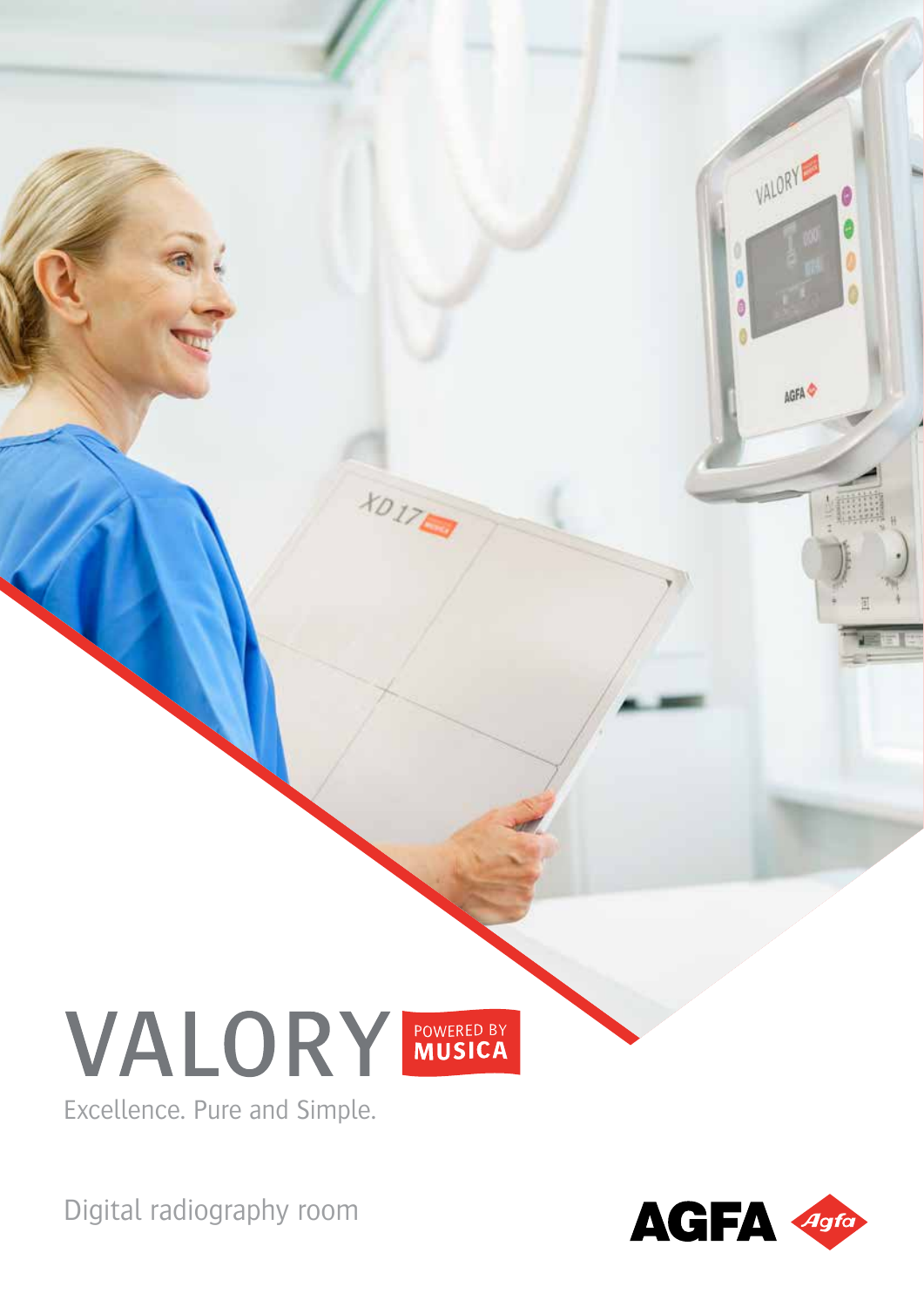Excellence means doing more than just ticking boxes. The VALORY Digital Radiography room $1$  aims to exceed your expectations. Its simple design offers you functionality that goes far beyond the usual 'basics'.



<sup>&</sup>lt;sup>1</sup> Pending Health Canada License.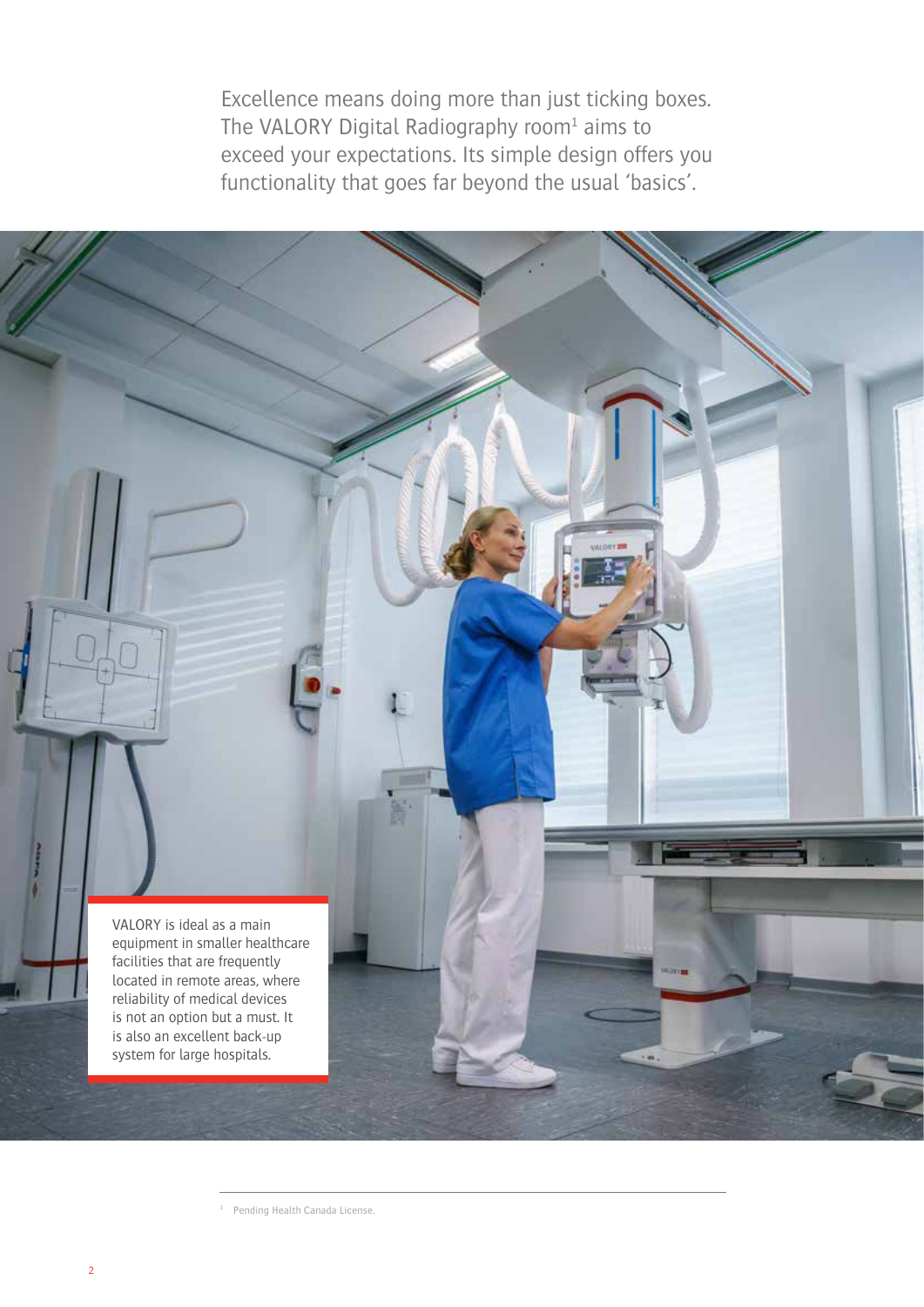

### with an efficient, modular X-ray room MAXIMIZE PRODUCTIVITY

Balancing reliability and productivity in a modern, modular and, above all, easy-to-use design, the VALORY DR room provides the true value you need, combined with legendary MUSICA image quality. Your radiology department is under constant pressure to enhance efficiency while meeting strict budget requirements. We've built upon our long-term experience and close relationships in radiology and beyond to create a digital X-ray room that delivers confidence and productivity.

#### **How VALORY enhances productivity**



With its **modular design**, VALORY lets you fit the configuration to your budget, and then upgrade as you go.



We get your VALORY **up and running fast**, enabling you to start procedures in your new X-ray room quickly.



Medical staff turnover is high, so we designed the intuitive VALORY interface to **shorten application training by 20%**<sup>2</sup> .



Fast DR isn't all you need to increase productivity: you also have to sanitize your equipment between patients. With VALORY, each element that comes into contact with the patient **can be disinfected easily and quickly**.



To ensure real productivity, your images have **to be right the first time** – and our MUSICA image processing software delivers!

<sup>2</sup> compared to the DR 600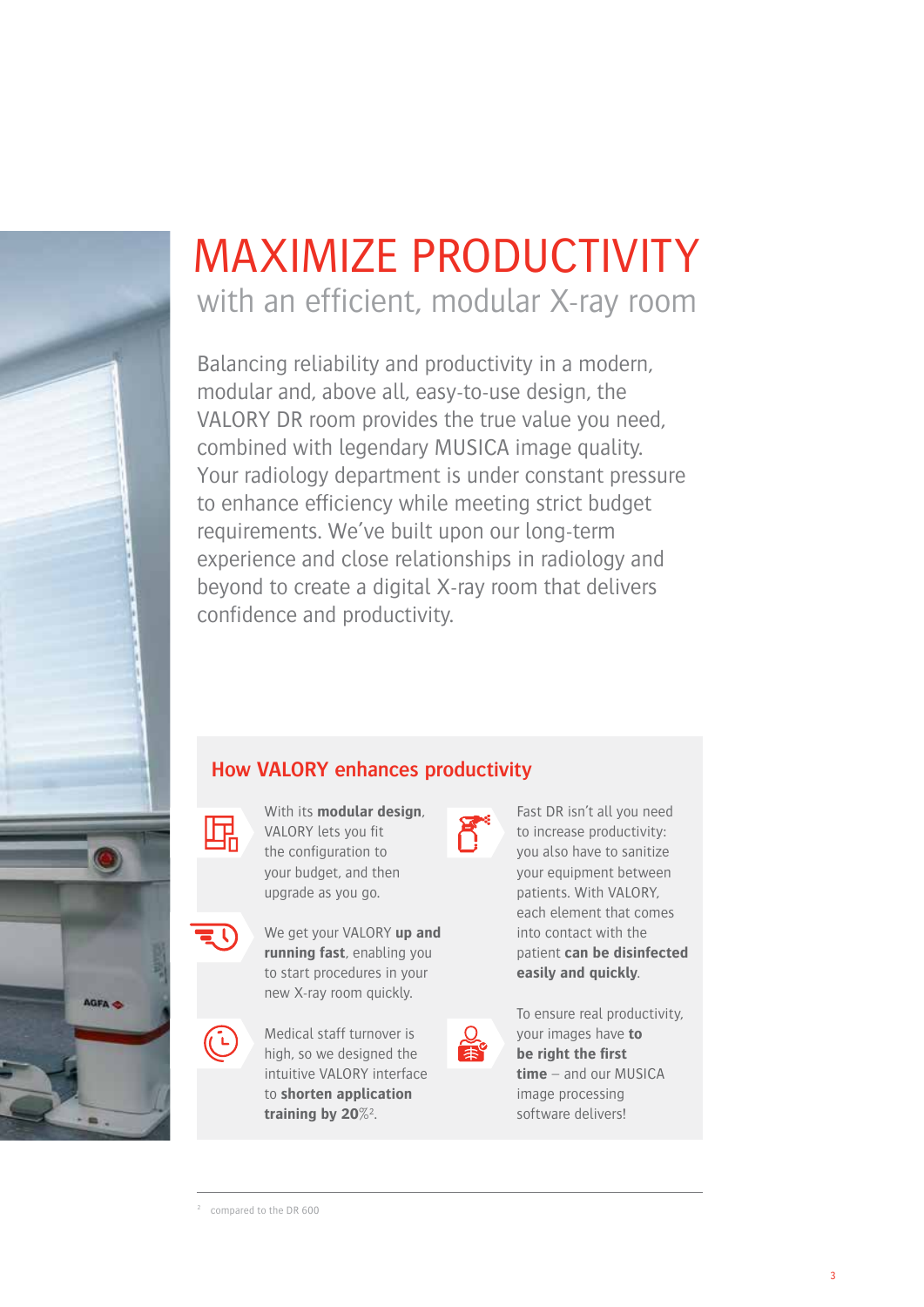## **Optimized EFFICIENCY**

In your facility, you don't have time to waste. Everything and everybody has a role to play to ensure the focus stays where it belongs – on the patient!



#### **Modular design that fits in your present and evolves for your future**

Modular VALORY offers maximum configuration flexibility, easily adapting to every typical X-ray room layout and workflow demand. You choose: with or without a table, a wall stand and/or a stand for full leg and full spine examinations; and a 40, 50, 65 or 80 KW generator. Flexible, modular and upgradable, VALORY not only fits your needs and budget now, it can evolve with you, offering a solid, secure investment that gives you the confidence to plan for your future.

With its modular, modern design, VALORY is quick to implement, so it is up and running fast. And its intuitive interface means your radiographers will be using it confidently in no time – whether they have years of imaging experience, or have joined your team more recently.



#### **Safe and efficient workflow**

Features such as autotracking and autocentering keep exams moving quickly, with a smooth, efficient workflow that gets patients in and out fast. Removable grids in the wall stand and table bucky are an Agfa safety standard that enables dose reduction for pediatric examinations.

Wireless panels enhance safety and hygiene during exams, and every element that comes into contact with the radiographer or patient has been carefully designed for quick and safe disinfection. This includes sealed buttons around the screen, a handle bar comprised of one solid component, smooth hoses around cables, and additional fluid protection mounted on the side of the table.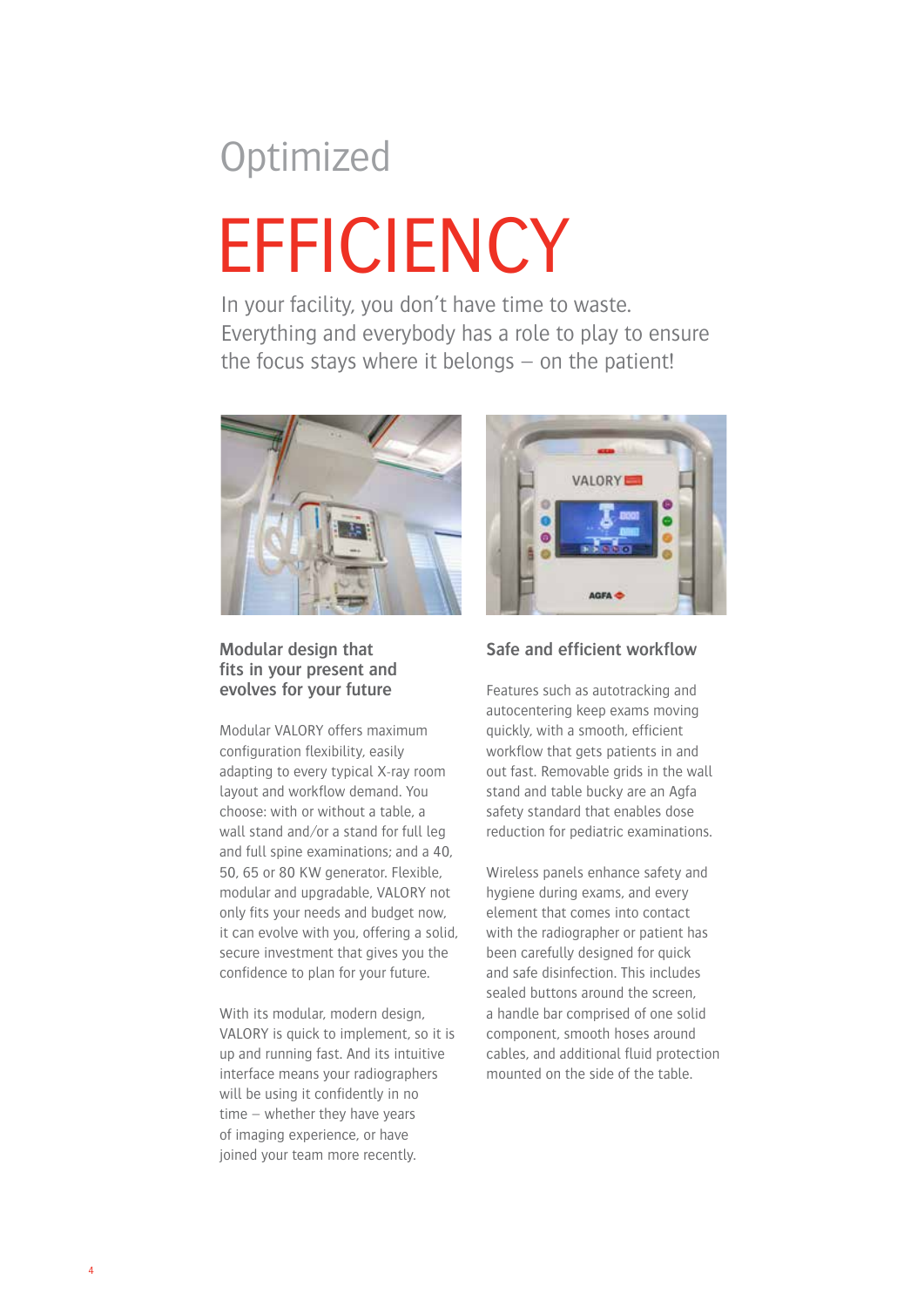

#### **Easy acquisition, with the MUSICA workstation**

VALORY delivers the full power of the MUSICA workstation workflow to provide quicker previews that reduce time between exposures and thus deliver a higher rate of throughput. The result is a lower cost per exam and faster patient throughput. And, with its intuitive interface, the MUSICA workstation is fast and easy to use: it requires no special training, and you get just what you need in fewer mouse clicks.



#### **Durability, efficiency and dose reduction: New Dura-line detectors**

VALORY comes with Dura-line Cesium Iodide detectors that deliver robust reliability, cost-effectiveness and potential for significant patient dose reduction<sup>3</sup>. Offering outstanding 15h battery autonomy, detector sharing (that maximizes the value of your investments), and an ergonomic design, they support you to enhance productivity in imaging.



<sup>3</sup> Testing with board-certified radiologists has determined that Cesium Bromide (CR) and Cesium Iodide (DR) detectors, when used with MUSICA image processing, can provide dose reductions of 50 to 60%, compared to traditional Barium Fluoro Bromide CR systems. Contact Agfa for more details.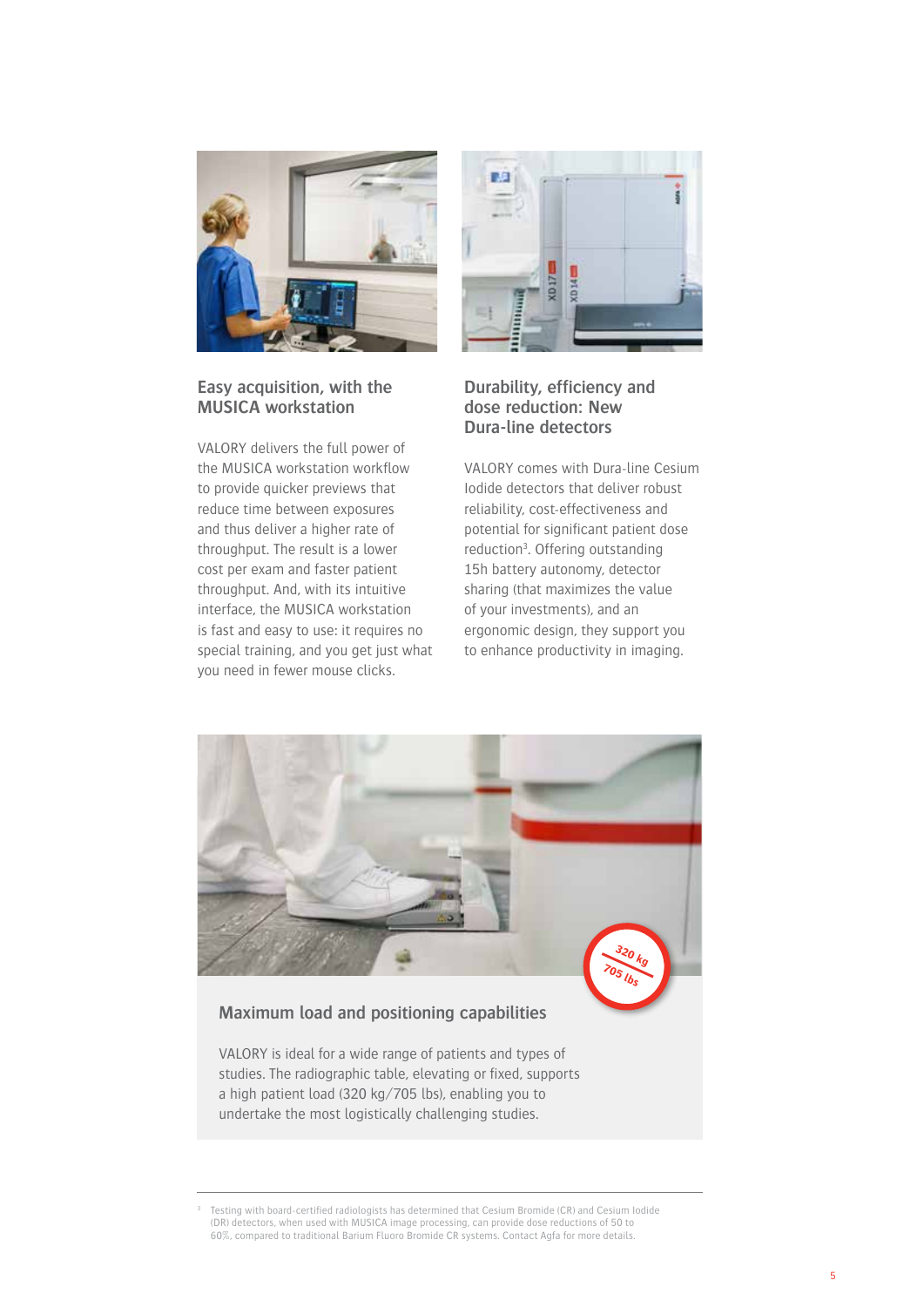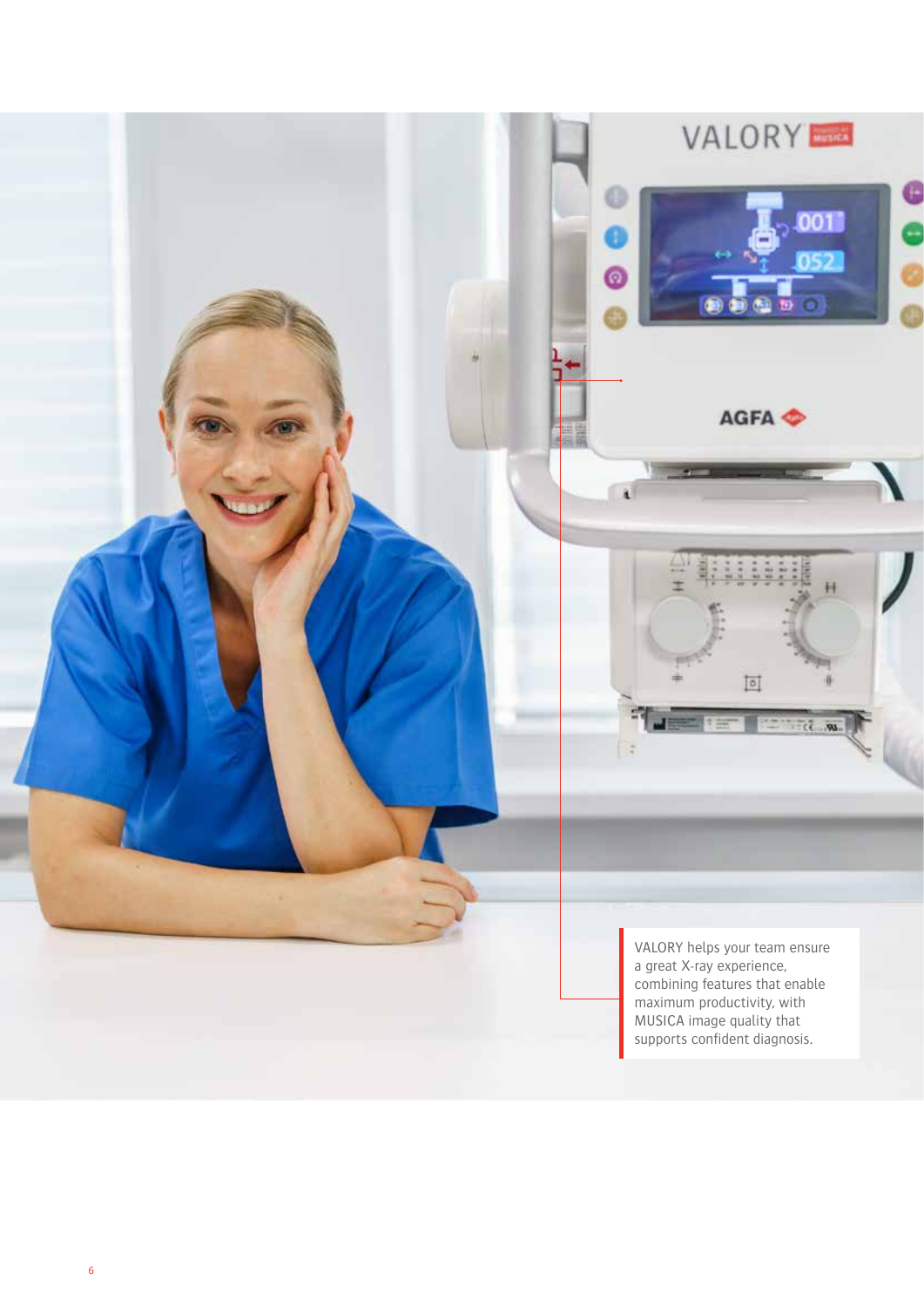### No compromise on image quality to deliver

## FIRST-TIME-RIGHT IMAGING

A great X-ray imaging experience is a team effort. VALORY contributes by combining features that enable maximum productivity, with MUSICA image quality that supports confident diagnosis. So everyone is satisfied with the work done.

#### **MUSICA quality and consistency**

'First time right' means fewer repeats, faster patient throughput and full confidence in the quality of your imaging. MUSICA delivers! This gold standard image processing software offers consistently reliable, high-quality image visualization. MUSICA automatically analyzes the characteristics of each image and optimizes processing parameters – independent of user input and dose deviations. As a result, minimal re- or post-processing is required. You get exactly what you need: the right images, quickly and efficiently.

#### **Proven reliability – count on it**

Built with the knowledge we've gained from 100 years of experience in imaging, VALORY offers quality in design and manufacturing that you can count on. And we back that up with a 3-year warranty.

The resistant design offers features such as an accidental drop height of 1 meter and an IPX7 water exposure rating, minimizing the risk of detector damage or failure.